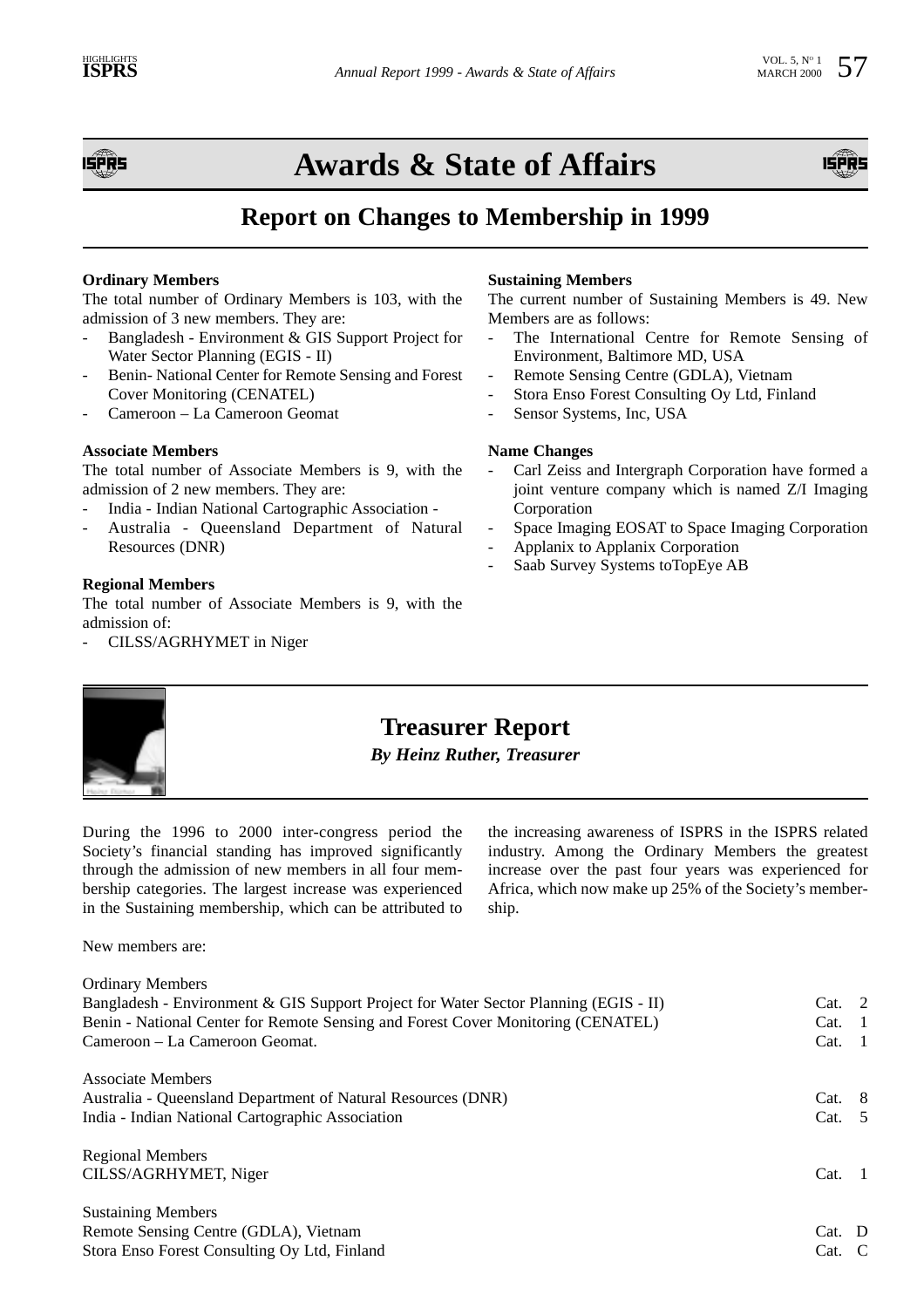Sensor Systems, Inc, USA Cat. C The International Centre for Remote Sensing of Environment, USA Cat. D

The membership count in January 2000 is:

| <b>Membership type</b>    |     |          |   |   |    |    |   |    |    |    |
|---------------------------|-----|----------|---|---|----|----|---|----|----|----|
| Ordinary Members          |     | Category |   |   |    |    | 4 |    |    |    |
| Number of members         | 103 |          |   |   |    |    | − | 12 | 28 | 40 |
| <b>Sustaining Members</b> |     | Category | A | B |    |    |   |    |    |    |
| Number of members         | 49  |          | n | h | 15 | 22 |   |    |    |    |
| <b>Associate Members</b>  |     | Category |   |   | 6  |    | 4 |    |    |    |
| Number of members         |     |          |   |   |    |    |   |    |    |    |
| <b>Regional Members</b>   |     | Category |   |   | 6  |    | 4 |    |    |    |

For logistic reasons, the Bank account has been changed from the UBS-AG branch in Lugano to a branch of the same bank in Zurich. At this occasion a second current account was opened which now allows members to choose between US\$ and SFr for their subscription payment. The change to a new branch has resulted in a notable improvement in communication between the bank and myself and the option of US\$ payment has, hopefully, made it easier for some members to arrange bank transfers.

tion to members for the prompt payment of subscriptions, at the same time I would like to encourage those member organisations which may have outstanding dues to please contact me and make arrangements for payment prior to the Congress. This is most relevant as only members which are fully paid up for 1999 have voting rights in the General Assembly.

In spite of some overdue payments, it can be stated that the Society is in excellent financial health with a sound and secure investment.

As the Society's treasurer I wish to express my apprecia-

## **Become a Member of ISPRS**

### **The benefits of ISPRS Membership:**

- 1. Individuals from member organisations can participate in co-ordinated research in the photogrammetry, remote sensing, spatial information sciences, related vision sciences, and their applications, through ISPRS Technical Commissions and Working Groups
- 2. Individuals from member organisations are able to receive published records of discussion and the results of research in:
	- (a) the peer-reviewed ISPRS bi-monthly Journal
	- (b) the quarterly news and activities bulletin ISPRS Highlights
	- (c) the continuing series of the International Archives of Photogrammetry and Remote Sensing
- 3. Individuals from member organisations can participate in regularly organised ISPRS International Workshops, Symposia and Congresses, which disseminate results of research and developments and demonstrate applications, in the fields of study of ISPRS
- 4. Individuals from developing countries can participate in education and training opportunities and programs facilitated by ISPRS, in the disciplines of photogrammetry, remote sensing and spatial information sciences.
- 5. ISPRS facilitates the formation of national and regional Societies and promotion of exchanges between them, to enable individuals to participate in their local activities
- 6. ISPRS establishes and maintains co-operation, coordination and liaison with related international scien-

tific and technological organisations for the benefit of its members.

### **Member Types**

ISPRS is a Society of national societies and organisations rather than a Society of individual members.

### **1. Ordinary Members**

A country, or a region thereof having an independent budget, which represents the whole community of photogrammetry, remote sensing and spatial information sciences experts in the country or region, may join the Society through a single Member organisation which usually is the National Society for Photogrammetry and Remote Sensing.

### **2. Associate Members**

An organisation which represents a community of photogrammetry, remote sensing and spatial information sciences experts in a country, and which has a strong interest in participating in the Society's affairs, and which is not represented by the Ordinary Member organisation of the country.

### **3. Regional Members**

A multi-national association of photogrammetry and/or remote sensing organisations established for the purpose of considering issues of common interest, promot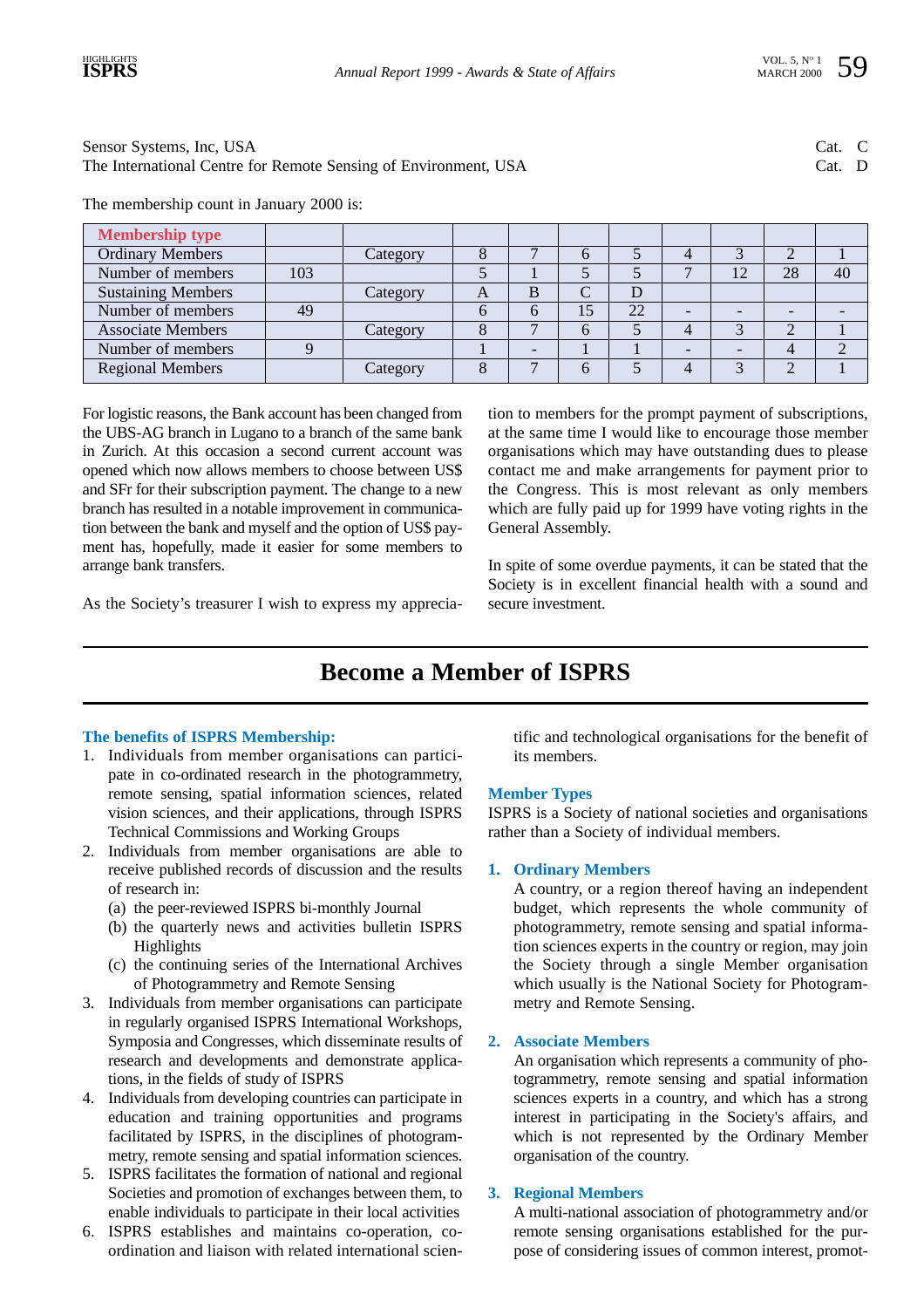ing regional co-operation, convening regional conferences etc.

#### **4. Sustaining Members**

Individuals, organisations, institutions, or agencies who manufacture or distribute instruments, equipment or supplies, who operate or provide services in the fields of photogrammetry and/or remote sensing and/or GIS, or who are engaged in research and/or education and who contribute to the financial support of the Society.

#### **How to Become a Member Organisation**

1. Contact the Secretary General for an application; or

take a copy of the application form from the ISPRS WWW Home Page [http://www.isprs.org].

2. Complete the application form and submit it to the Secretary General at ISPRS Headquarters.

#### **ISPRS Headquarters:**

John Trinder Secretary General, ISPRS School of Geomatic Engineering The University of New South Wales Sydney 2052 NSW Australia Fax: +612 9 313 7493 E-mail: j.trinder@unsw.edu.au

## **ISPRS Awards**

ISPRS offers 8 Awards for a variety of purposes. The details of these Awards were given in the December 1999 issue of ISPRS Highlights (Vol. 4 No 4) on pages 13-14 and therefore will not be repeated in the Annual Report.

The Juries are now considering the applicants for these Awards and they will be announced at the Amsterdam Congress in 16-23 July 2000.



**The U. V. Helava Award - Best Paper 1998** *By Emmanuel P. Baltsavias, Editor-in-Chief, ISPRS Journal of Photogrammetry and Remote Sensing*

The U.V. Helava Award, sponsored by **Elsevier Science B.V.** and **LH Systems, LLC**, is a prestigious new ISPRS Award, which was established to encourage and stimulate submission of high quality scientific papers by individual authors or groups to the **ISPRS Journal**, to promote and advertise the Journal, and to honour the outstanding contributions of Dr. Uuno V. Helava to research and development in Photogrammetry and Remote Sensing.

The Award is presented to authors of the best paper, written in English and published exclusively in the ISPRS Journal during the four-year period from January of a Congress year, to December of the year prior to the next Congress. The Award consists of a monetary grant of SFr. 10,000 and a plaque. A **five-member jury**, comprising experts of high scientific standing, whose expertise covers the main topics included in the scope of the Journal, evaluates the papers. For each year of the four-year evaluation period, the best paper is selected, and among these four papers, the one to receive the U.V. Helava Award.

**The first U.V. Helava Award will be presented at the 19th ISPRS Congress, Amsterdam, 16-23 July 2000**. The five-member jury appointed by the ISPRS Council evaluated the 31 papers of 1998 and announced its decision for the Best Paper. The winner of the 1998 Best Paper is:

**Errors and Accuracy Estimates of Laser Data Acquired by Various Laser Scanning Systems for Topographic Applications**





*E. Jeroen Huising. Luisa M. Gomes Pereira.*

**E. Jeroen Huising and Luisa M. Gomes Pereira**, Ministry of Transport, Public Works and Water Management, Rijkswaterstaat, Survey Department, P.O. Box 5023, 2600 GA Delft, The Netherlands

#### **Jury's Rationale for the Paper Selection**

The paper is a very well written, comprehensive,